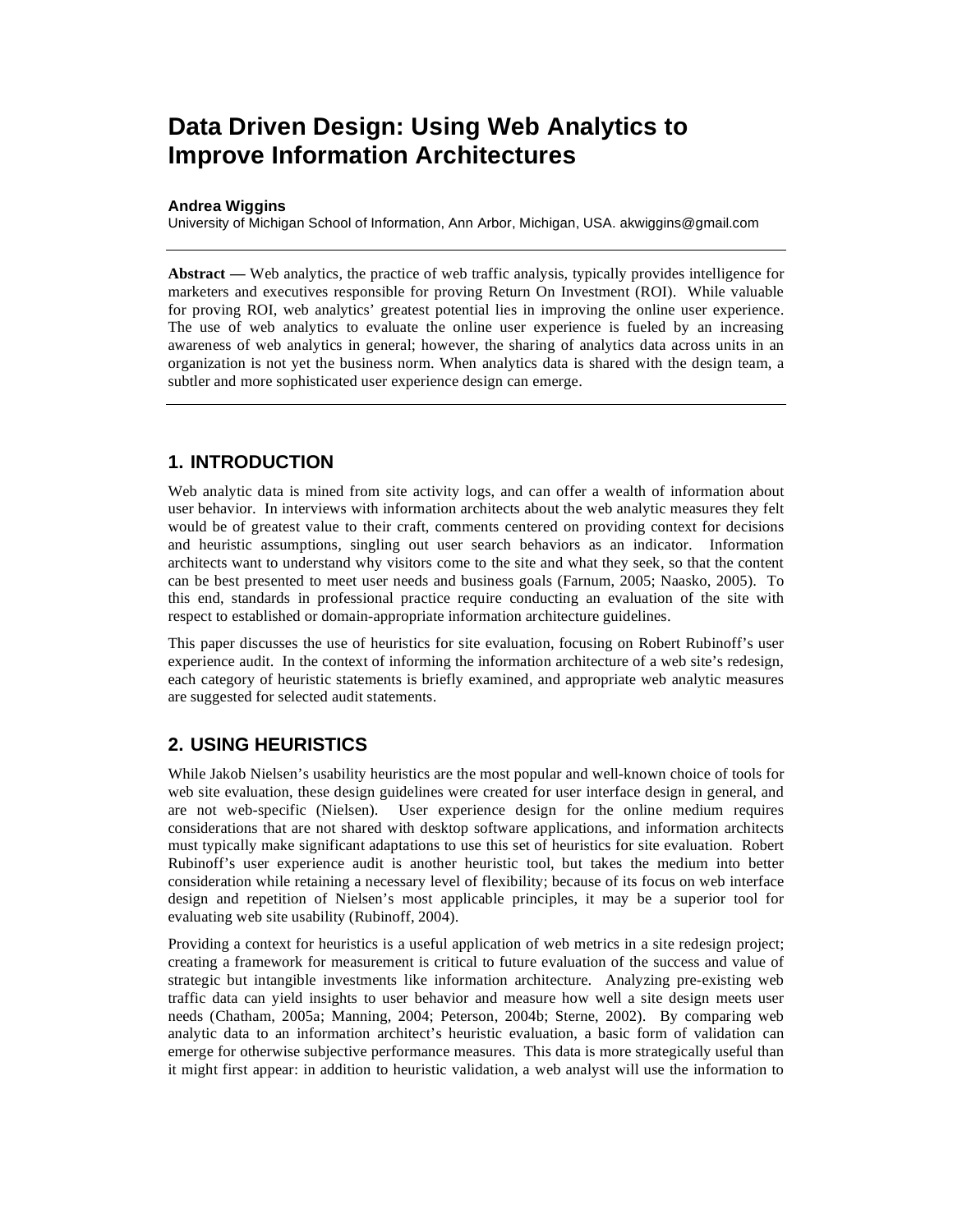engineer effective key performance indicators (KPI) for future evaluation, and the information architect, who will make design decisions based on available user intelligence, can use the additional user data to inform the design (Peterson, 2004a; Sterne, 2002).

## **2.1. Using Web Analytic Data**

Before further exploring the use of web analytics to support information architecture heuristics, a few points of weakness in the source data and current web analytic practices must be acknowledged. Web traffic measurement will never be able to reveal the complete user picture, and this is one reason to use web analytics in combination with other tools used to inform and evaluate the experience design, such as customer databases and user testing (Peterson, 2005b).

Web analytics reveals what users do, but not why they do it, so measures for evaluation must always focus on actions that can be directly mapped to user intent. This is a significant challenge, as many heuristics are subjective and abstract. While there are currently very few standards in measurement and analysis methods and terminology, the web analytics community is actively addressing the problem of standards. This will benefit future research in the area of web analytics, which is currently dominated by practitioners and industry analysts.

Additionally, the available site traffic data to inform a design may be significantly suboptimal for analysis depending upon the volume and nature of the site traffic data available. Particularly influential factors include use of cookie-based measurement techniques, server log fields recorded, and both the temporal span and volume of data available for analysis (Buytendijk & Janowski, 2001; Chatham, 2005c; Gassman, 2003; Peterson, 2005a).

# **3. VALIDATING RUBINOFF'S USER EXPERIENCE AUDIT**

To provide a useful context for design, Rubinoff's user experience audit is one of several tools that information architects can utilize to evaluate a web site (Rubinoff, 2005). Rubinoff presents a format quantifying useful, though subjective measures that information architects can easily assess, and his example uses four broad, equally weighted categories with five evaluative statements in each.

The most functional aspect of this tool is its complete customizability: any heuristics and categories can be selected, categories and audit statements may have varying weights based on their domain relevance, additional categories may be formed, and ten to twenty audit statements can be ascribed to each category. This level of flexibility requires that care be taken that the audit statements reflect the site owners' and users' goals.

Because every domain operates in a different context, information architects and web analysts will achieve greatest success by consulting on the evaluative points that will be most verifiable and valuable for each web site. By cooperatively selecting success measures early in the project's definition or discovery phase, so that the design and evaluation are in alignment from the start, both the information architect and web analyst are better positioned to prove the value of their services and assure that the project's focus remains on business and user goals.

Creating an appropriate set of site traffic analysis reports for supporting the information architect's needs requires the generation of validation measures for the site congruent to the heuristic considerations that the information architect uses. Since the heuristics or user experience audit statements will vary between information architects and projects, this paper will examine a selection of representative evaluative points drawn directly from Rubinoff's user experience audit that can be validated through web analytics:

- Branding
	- The site provides visitors with an engaging and memorable experience.
	- Graphics, collaterals and multimedia add value to the experience.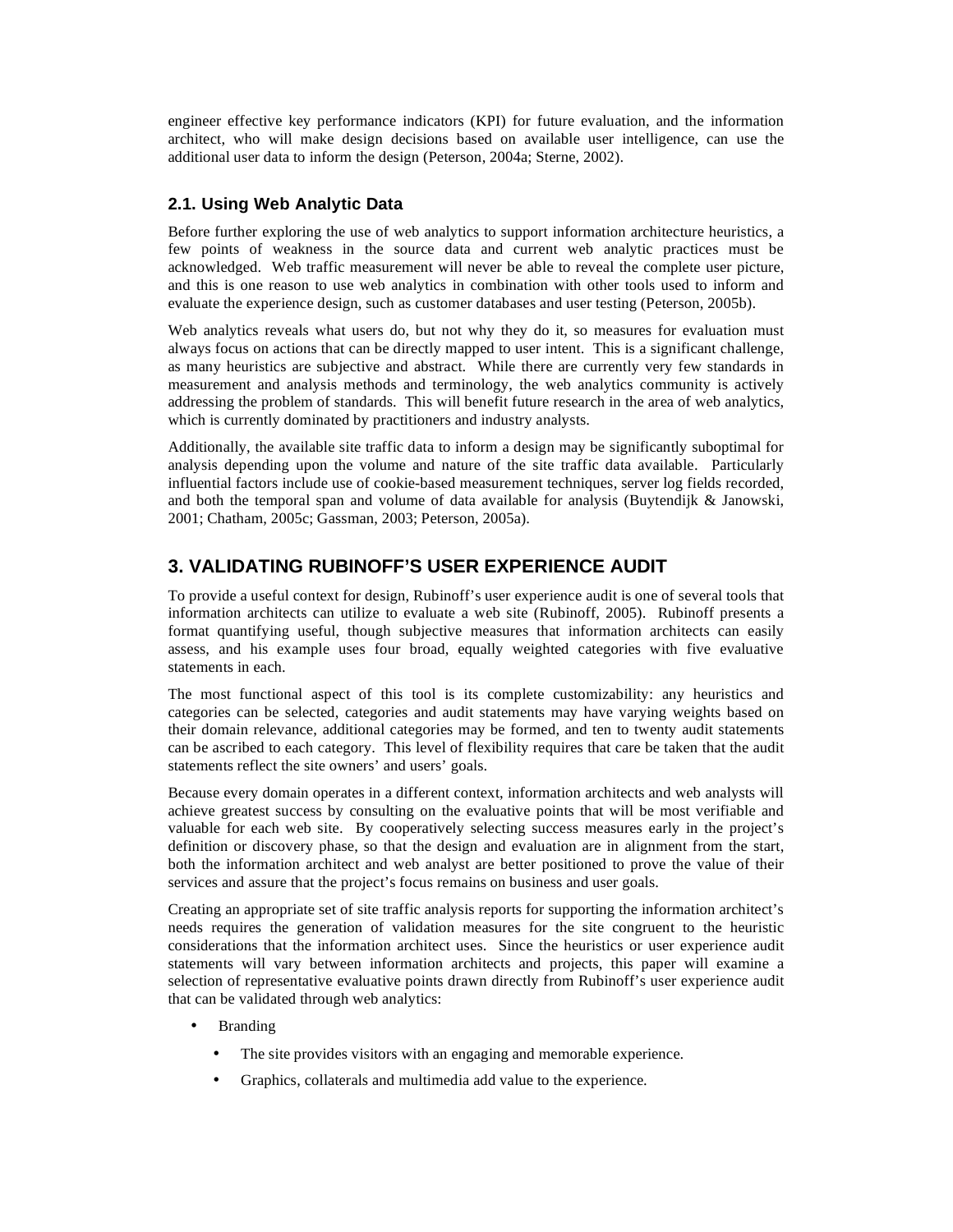- **Functionality** 
	- Users receive timely responses to their queries or submissions.
	- The Website and applications adhere to common security and privacy standards.
- Usability
	- The site prevents errors and helps the user recover from them.
	- The site helps its visitors accomplish common goals and tasks.
- **Content** 
	- Link density provides clarity and easy navigation.
	- Content is structured in a way that facilitates the achievement of user goals.
	- Content is appropriate to customer needs and business goals.

Ideally, the most relevant metrics or KPI should be comparable both before and after a site is redesigned, although direct comparisons are often impossible after fundamental changes to site structure are implemented. By nature, a site redesign generates new points of measurement, typically enhanced by improved data collection strategies, and only a handful of the site's previous KPI might still be directly applicable.

# **3. BRANDING**

A popular yet extremely subjective measure of the online brand experience requires judging whether the site provides visitors with an engaging and memorable experience. Because direct measurement of branding is elusive in any medium, web analytics' indirect evidence of brand value becomes far more tangible than brand evaluation in most other channels.

## **3.1. Returning Visitors Love Your Brand**

As a validation metric, the most direct measure of the ephemeral value of brand experience is the ratio of returning visitors. The desirable return visitor ratio for a site will vary: tech support sites typically prefer a low proportion of return visitors, but a continual infusion of new visitors is needed to ensure the viability of an ecommerce site. To effectively measure the online brand experience, the ideal proportion of return visitors must be identified as a KPI specific to the business goals of the site, and this statistic should be tracked over time to evaluate the site's ongoing success in providing a positive brand experience (Inan, 2002; Peterson, 2005d).

Another practical measure of brand experience examines the number of visits referred by search engines with brand terms in the query. Trends in brand query term referrals by new and returning visitors, and the number of direct or unreferred visits by new or returning status of the visitors can be analyzed together for a confirmation of the impact of branding. Better branding should lead to more brand terms in search engine queries for new visitors, and more unreferred return visits.

## **3.2. Visit Length and Brand Strength**

The length of the average site visit, in both time and pages viewed, also provides a level of verification of the information architect's assessment of the brand experience. By using the statistics for the proportions of site visits of each particular visit length, a specific goal for engagement length can be set as a KPI for ongoing analysis of site performance. Similarly, by considering content groups of similar pages, measuring the depth or breadth of visits can assess how engaging the users find the experience.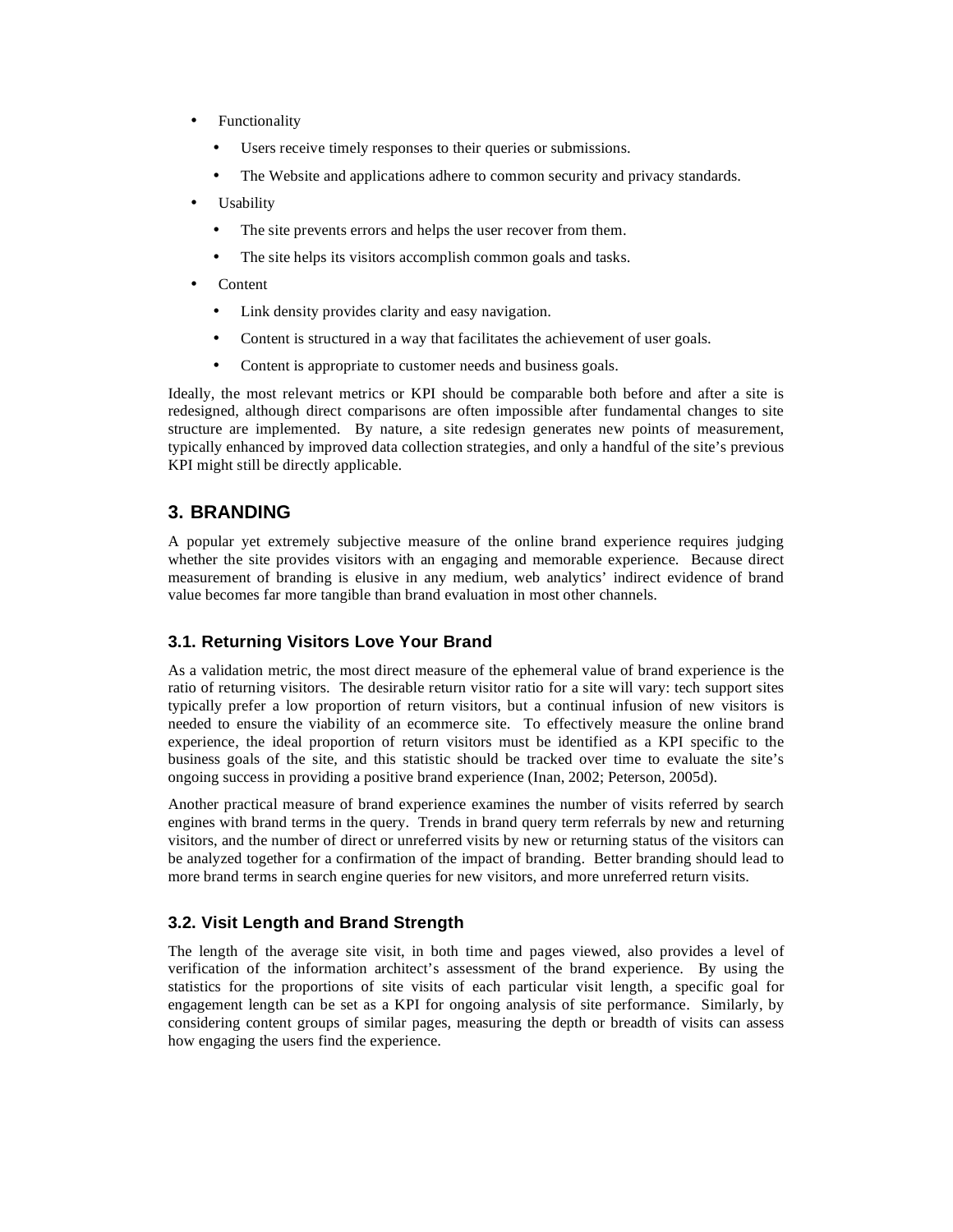#### **3.3. Assessing Interactive Media**

Unfortunately, the likelihood of being able to validate the assessment of an interactive element's brand value is directly dependent upon whether the interaction was created with measurement in mind. Engaging online experiences like multimedia games, Flash and AJAX are all measurable as is the ratio of visitors returning to interact with them, and those visitors' behaviors—but only if the design incorporates JavaScript tagging to report key interactions.

KPI for interactive site elements should be considered in the development of the experience design. For example, the length of time users spend with an interactive element, whether averaged or examined by audience segment, provides a concrete idea of how long users are engaged by the application, and the average number of return visits for returning visitors would be a simple statistic to assess how memorable the experience is: just how frequently do visitors return?

#### **3.4. Measuring the Value of Graphics and Multimedia**

Another branding element that Rubinoff suggests evaluating is the value that graphics and multimedia bring to the experience. As previously mentioned in section 4.3, KPI for multimedia must be determined in the site planning phase for appropriate implementation, and these same measures can determine whether multimedia applications are providing the value that justifies their expense.

Aside from ensuring that the graphics do not make the pages load too slowly, measuring the experiential value of graphics can be more difficult unless they happen to be clickable graphics leading the user to further content. Tools such as Crazy Egg's heatmap overlay of visitor click patterns immediately reveal whether clickable graphics drive more traffic than text links, and in what positions the graphics generate the greatest activity. The intuitive data visualizations of a heatmap overlay makes it easy for anyone to compare the performance of multiple iterations of a page design.

# **4. FUNCTIONALITY**

Rubinoff's measures of functionality are primarily focused on the technological respects of service integration. Depending upon the production scale for a project, the information architect may be the best person to evangelize privacy and security best practices. The actual service delivery functionality is typically the responsibility of a more technical team member, but the performance of these systems impacts the user experience and therefore deserves attention in a holistic heuristic evaluation.

While the considerations presented here are far from comprehensive, it is safe to advise that all client data transactions should be conducted over a secure server connection, and that access to this data should be restricted with such security measures as are appropriate based upon the site's scale and the information's sensitivity. In terms of privacy practices, sites absolutely must provide an accurate privacy statement, preferably with any appropriate opt-out opportunities highlighted. Privacy statements should be brief and written in layperson's language—and honored.

#### **4.1. Nuts and Bolts Functionality**

Analytics can directly measure timeliness of responses, at least in terms of serving site content, as server response time is a standard server log field. These figures should always be examined at peak load to ensure that the site is speedily responding to user interactions under all circumstances, as slow response times are among the most reviled web site usability complaints. When examining server errors, it is worthwhile to check their occurrence against site traffic levels for the same reason: server loads could be unbalanced, leading to avoidable errors that can alienate visitors.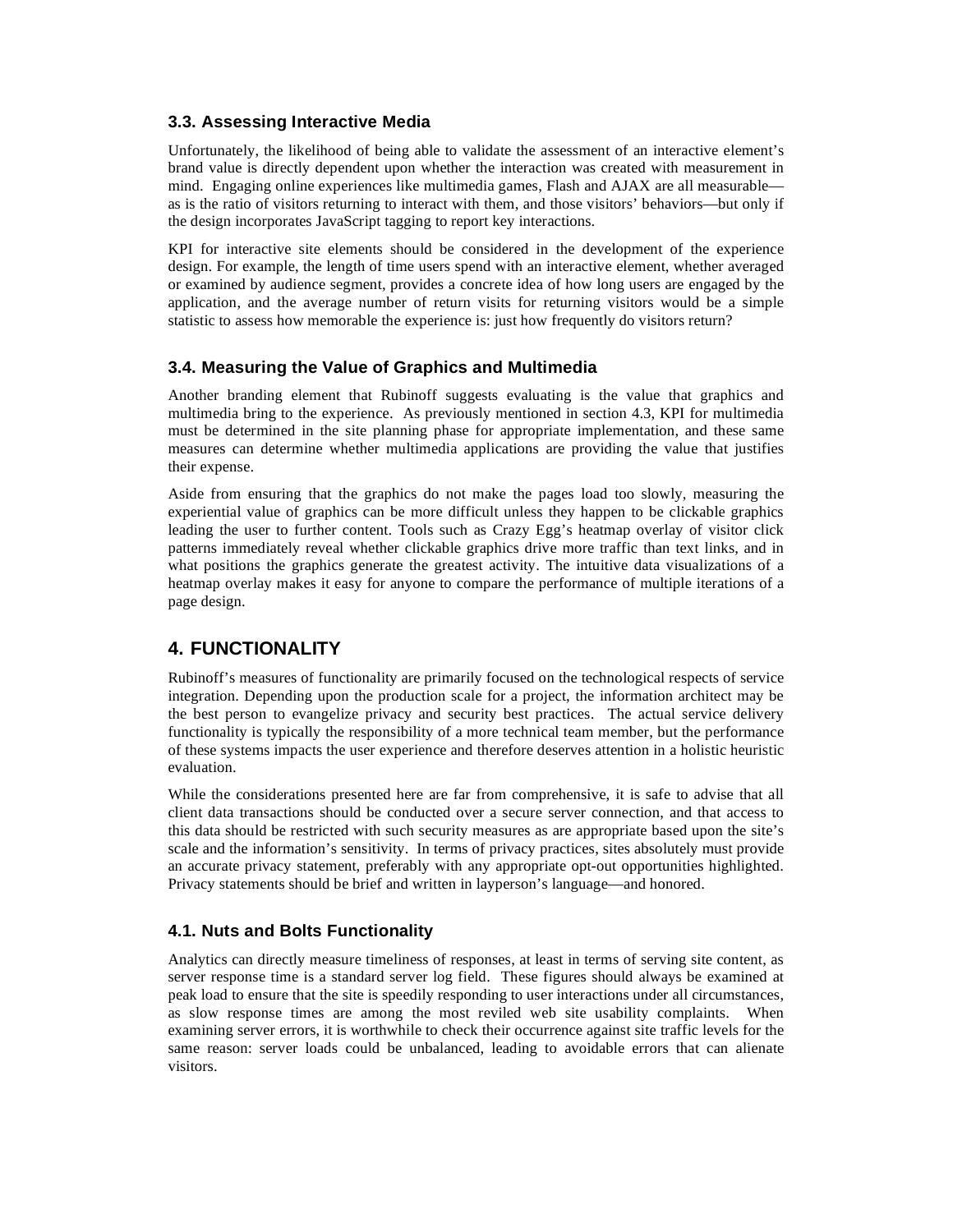#### **4.2. Privacy and Security**

Designing for measurement also impacts the choices that determine privacy and security functionality. Without access to the site's administration and web analytic data, it is difficult to accurately assess whether the site follows appropriate security and privacy practices, and in developing the site's features and functionality, the web analyst has significant value to add to the process with domain-specific knowledge of data collection methods and best practices (Fletcher, Poon, Pearce, & Comber, 2002). As privacy concerns over measurement techniques find voice in the popular press while the demand for web analytic data increases, the importance of considering privacy factors in design will increase (Chatham, 2005b; Safecount.org, 2005; Tedeschi, 2005; WebTrends, 2005a).

# **5. USABILITY**

Rubinoff's usability statements echo several of Jakob Nielsen's usability heuristics. Because web analytic technology is often sold as a usability tool, there is a temptation to believe that it can replace proven usability testing, which simply is not true. In every mention of web analytics as an element in support of usable design, authors are quick to note that traffic analysis, no matter how reliable and sophisticated, is not able to provide the thoroughness or level of insight that lab testing can achieve. However, by combining professional usability testing with web analytics, customer satisfaction information and a/b optimization, usability testing expenses can be cut dramatically, and purportedly without loss in quality (Peterson, 2005b).

## **5.1. Evaluating Error Prevention and Recovery**

Error prevention and recovery is a commonly selected evaluation point for usability that both Rubin and Nielsen recommend. Information architects will find it easy to determine whether a site is offering appropriate error handling, but harder to quantify the value that error handling creates for the site's users.

The most direct measures are simple proportions: the percentage of site visits including a 404 (file not found) error, the percentage encountering a 500 (server) error, and the percentage of visits ending with an error. Combined, 404 and 500 errors should occur for under 0.5% of requests logged to the server, and a quick check can reveal whether errors merit a further investigation. Digging deeper, the analysis becomes more interesting with navigation analysis: by examining the pages most commonly viewed one step before and after an error, user errors can be literally recreated, understood and remedied. An additional value in examining 404 page errors lies in determining pages to redirect in a redesign, ensuring a continuity of service for bookmarked visits to URLs which may no longer exist.

## **5.2. Helping Visitors Accomplish Their Goals and Tasks**

Another favorite heuristic asks whether the web site help its visitors accomplish their goals and common tasks. Analyzing task completion success rates helps to determine whether a site meets this usability goal. Task completion is now a relatively straightforward set of web analytic measures achieved by applying scenario or conversion analysis to specific tasks and examining leakage points and completion rates. Leakage points, the places where users deviate from the designed process, should be of particular interest: when visitors leave a process unexpectedly, where do they go, and do they eventually return?

#### *5.2.1. Conversion and Scenario Completion*

The straightforward percentage calculations that comprise conversion analysis are simple to determine once the appropriate page traffic data has been collected. Because it is relatively easy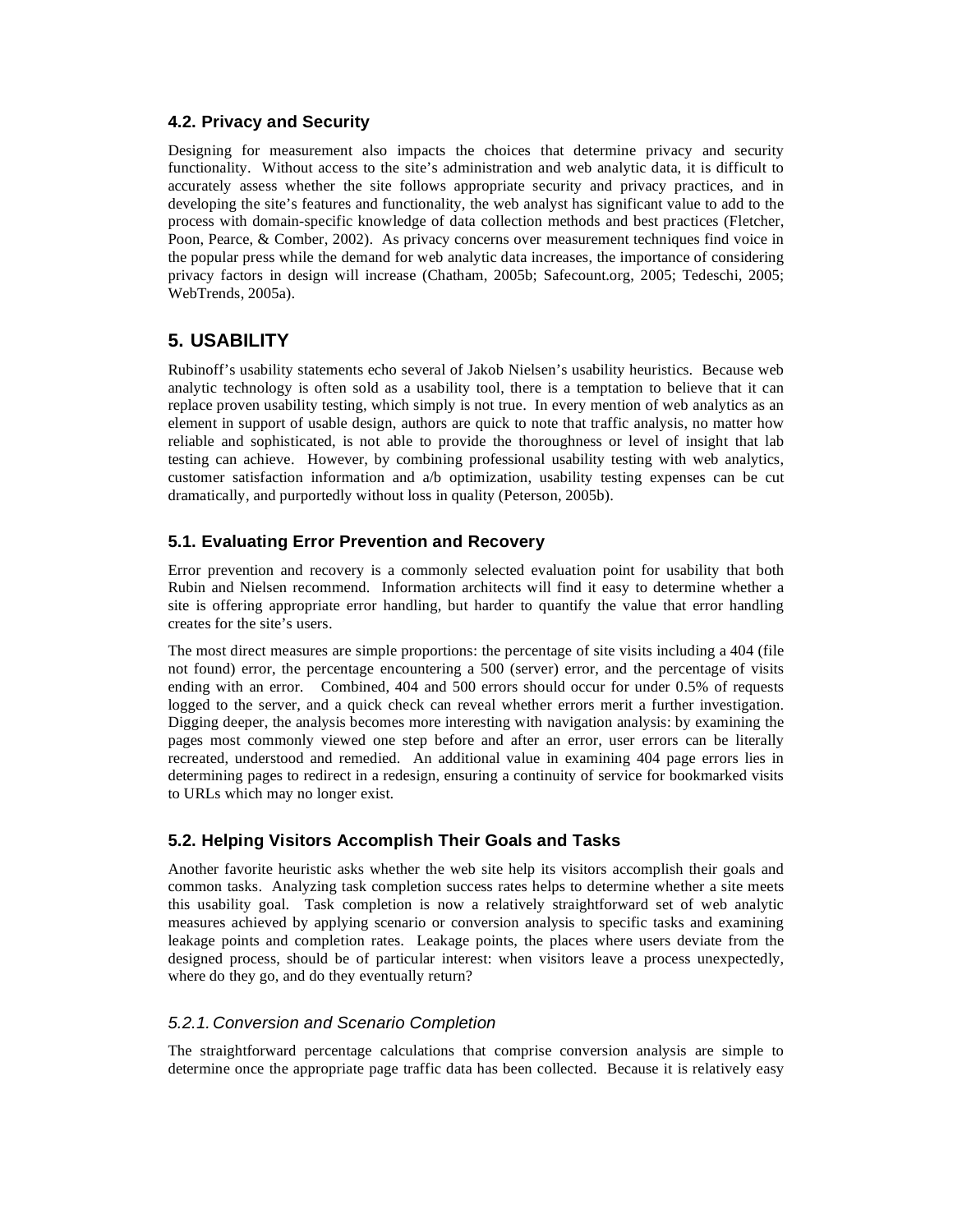and often so enlightening, calculating conversion in stepwise (A to B, B to C, C to D), multi-step (A to C, B to D), and overall task completion rates is only a matter of due diligence; determining the significance of conversion rates is another matter entirely.

Conversion rate definitions and goals are often KPI determined by committee, and understanding these measures will facilitate a deeper understanding of the business and user goals that the design is intended to support. A primary difficulty often lies in choosing the tasks to assess; these measures are best defined with the assistance and resultant buy-in of the parties who are ultimately responsible for driving conversion. Shopping cart analysis is the most common application of this type of evaluation, whereas online forms carry just as much weight for a lead generation site as checkout does for an ecommerce site.

## *5.2.2. Shopping Carts*

As the most common type of conversion analysis, shopping cart analysis can be somewhat misrepresentative of what it seeks to measure: a significant proportion of shoppers engage in online research to support offline purchasing, so a high shopping cart abandonment rate may not be as negative as it would first appear (Janowski, 2002). Another notable trend in shopping cart behaviors is that customers often make use of the shopping cart as a calculator for their purchase totals and shipping rates, so frequent shopping cart item deletions can also be misleading: perhaps the customer is simply on a budget. Shopping cart analysis, however dubious in its presentation of the larger customer behavior picture, can be very useful for determining which shopping tools and cross-marketing opportunities may add value by improving conversion rates.

## **5.3. Pogo-Sticking and Other Cries for Help**

Many user navigation behaviors can indicate the site's success in supporting user goals. Just a few of these user cries for help include pages that frequently generate visits to help or error pages, iterative site searching, and multiple views of the site index in a single visit. One common example of this type of navigation phenomenon is known as pogo-sticking, a term often attributed to Jared Spool. Pogo-sticking describes a user bouncing back and forth between two or more pages or levels of a site's architecture, usually indicating that the organization of the content is problematic.

Most frequently seen in product-level pages, pogo-sticking may indicate a need for a product comparison tool. Other interpretations may be that some critical piece of decision-making information is located at the product page level when it is needed at one level higher, or that the product pages are not well enough distinguished from one another and the user is lost among them.

Pogo-sticking is an excellent example of the potential benefits of collaboration: the web analyst identifies the site users' behavioral phenomena and may be able to infer some of the user needs behind them to share with the design team. The information architect armed with the knowledge of specific user behaviors and needs, can design a more successful, usable site (Beyer  $\&$ Holtzblatt, 1998; Holtzblatt, Wendell, & Wood, 2005; Nielsen, 2000).

# **6. CONTENT**

The final category for user experience analysis that Rubinoff suggests is content, and the evaluative points that he provides include simple queries about the site's navigation, organization and labels. These foundational characteristics of a site's information architecture are simply enormous territories for measurement (Rosenfeld & Morville, 2002). To begin by attempting to decide whether link density affords good navigation, and content is structured in a way that helps users achieve their goals, is to open up a can of analytic worms, as there are many ways to attempt to measure these heuristics and the applicability of any given measure is entirely dependent on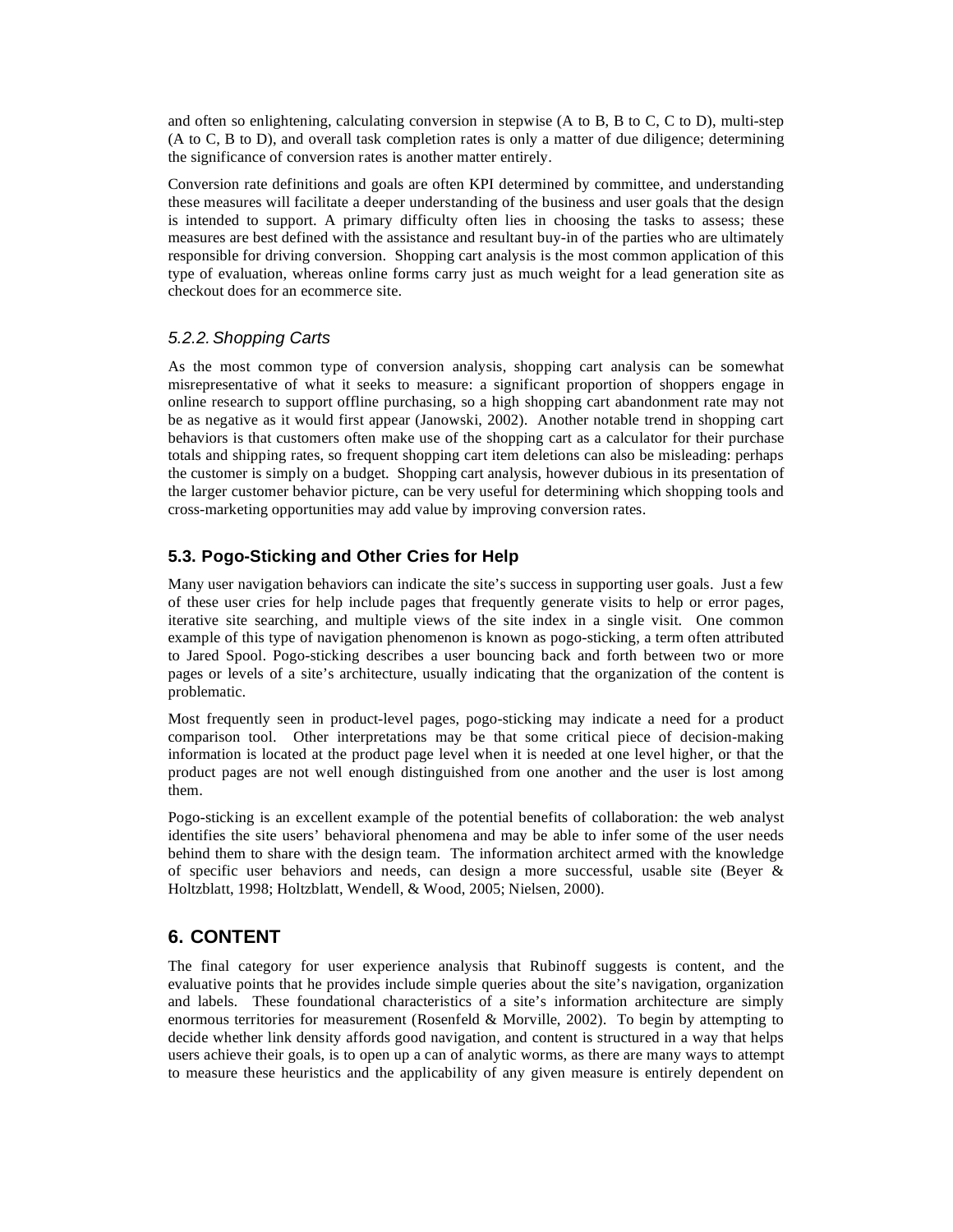context (Rubinoff, 2004). While sometimes difficult to produce, navigation analysis findings are typically too valuable to disregard, and they have a host of applications from scenario analysis to behavioral modeling. One way to use navigation analysis findings in context is to apply it to augmenting page traffic statistics.

#### **6.1. Content and Navigation Analysis**

Performing navigation analysis on the most popular content pages of the site shows the paths users traverse to arrive at and depart from those pages. When pages with similar content are not achieving comparable traffic, web analytics can provide the insight to determine the differences in the ways that visitors navigate to the pages. Looking for trends in visits to content versus navigation pages can also be indicative: if navigation pages are among the site's most popular pages, there is probably good reason to spend some time considering ways the site's navigation might better support user goals.

Examining the proportions of visits using supplemental navigation, such as a site map or index, can also reveal problems with primary navigation elements. In these cases, however, web analytic data is more likely to point out the location of a navigation problem than to identify the problem itself. Taken in context, an analyst can often pinpoint navigation and labelling issues with remarkable accuracy, but this is also a function of the analyst's understanding of the measures and familiarity with the larger picture of the site's business and user goals.

#### **6.2. Appropriate Content for Your Visitors**

Determining whether content is appropriate to visitor needs and to business goals is a complex problem. To validate the information architect's analysis of content value for visitors, individual content pages or classes of pages could be examined and compared on such measures as the proportion of returning visitors, average page viewing time length, external referrals to the page and visits with characteristics indicative of bookmarking or word-of-mouth referrals. For some sites, comparing inbound links and the associated tags from social bookmarking sites such as del.icio.us could provide a measure of content value—if the del.icio.us user base is representative of the target audience for the site.

Content group analysis is another common approach to measuring the value of web site content. Site content performance is often measured by dividing the content into logical, mutually exclusive groupings and monitoring traffic statistics and user behaviors within these content groups. The most useful content group analysis will slice and dice the data across several sets of content groupings, which may include audience-specific content tracks; product-related content comparisons by numerous levels of granularity, often presented in a drill-down report that allows a simultaneous view of every sub-level of a content group; and site feature-specific content groupings.

#### **6.3. In Users' Words**

To determine how well site content matches user expectations, few tools can outperform search log analysis (Inan, 2002). If analysis of site search query terms reveals a significant disparity between the language that the site visitors use and that which the site employs, the chances are good that the content does not fit user needs.

The terms used to find the site in visits referred by search engines is another source of information for comparing user needs to site content, and these results should be considered in proportion to the amount of traffic that search engines deliver to a site. Monitoring trends in search engine referral terms can provide insight into whether search indexing is matching queries to content well enough to meet user expectations, but the primary reason to track this information is to evaluate and improve upon search engine optimization results (Seda, 2004; WebTrends, 2005b).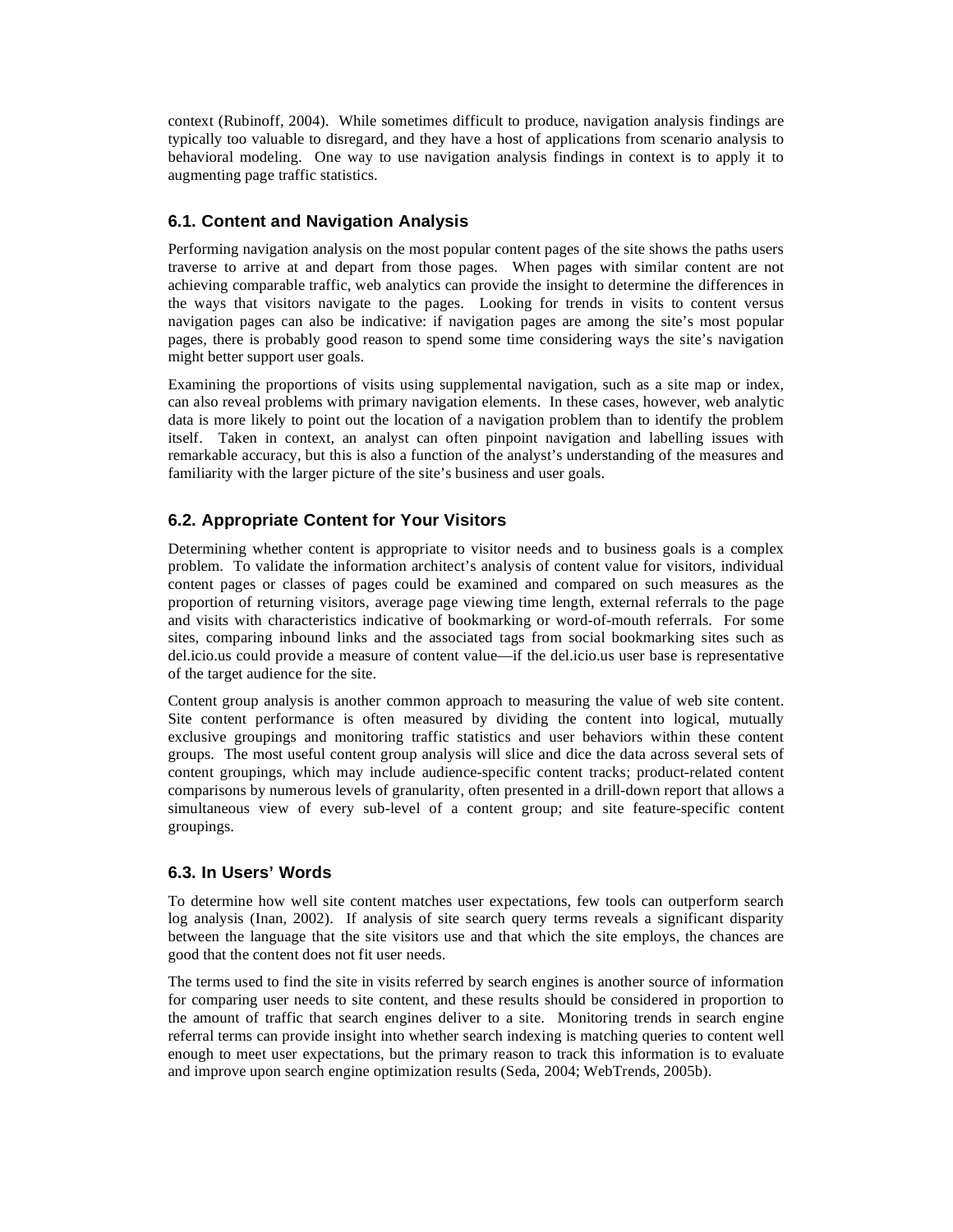The single most valuable heuristic espoused by Jakob Nielsen but missing from Rubinoff's sample analysis is validating the match between the site and the real world. Specifically, Nielsen recommends that the system

...should speak the users' language, with words, phrases and concepts familiar to the user… Follow real-word conventions, making information appear in a natural and logical order.

Closely related to the question of whether site content aligns with user needs is the slightly different question of whether the site vocabulary matches that of the site's users. If the content is right but the words are wrong, the site will have difficulty attracting its audience.

#### **6.4. Validating Navigation Labelling**

A real-world example shows the results of using a more common word in labelling navigation versus a more site-centric word. In the original design of a regional professional theatre's web site, the site section for content related to actors, playwrights, staff and board was labelled "Artists." In a redesign of the site's information architecture, the original content and structure in the "Artists" site section were unchanged, but the section and its top-level page were relabelled "People." Figure 1 shows the immediate impact of this change to visits to that page.



**Figure 1:** When a page was relabelled from "Artists" to "People" with no other changes, visits to the page immediately increased by nearly 90% on average. A heteroscedastic T-test of visit numbers over two weeks on either side of the name change event gives a p value of 0.0002; the difference in the average number of visits to the page after the change is strongly significant.

By comparing the user's words to the web site's text and mining data from search engine visit referral terms and onsite search queries, web analytics can identify problems with language and terminology. If the site has multiple audiences with significantly different vocabularies, such as investors, doctors and patients, comparing search terms and site text for the pages designed for these specific audience segments offers more targeted evaluation of whether the site's labels and content meet user expectations.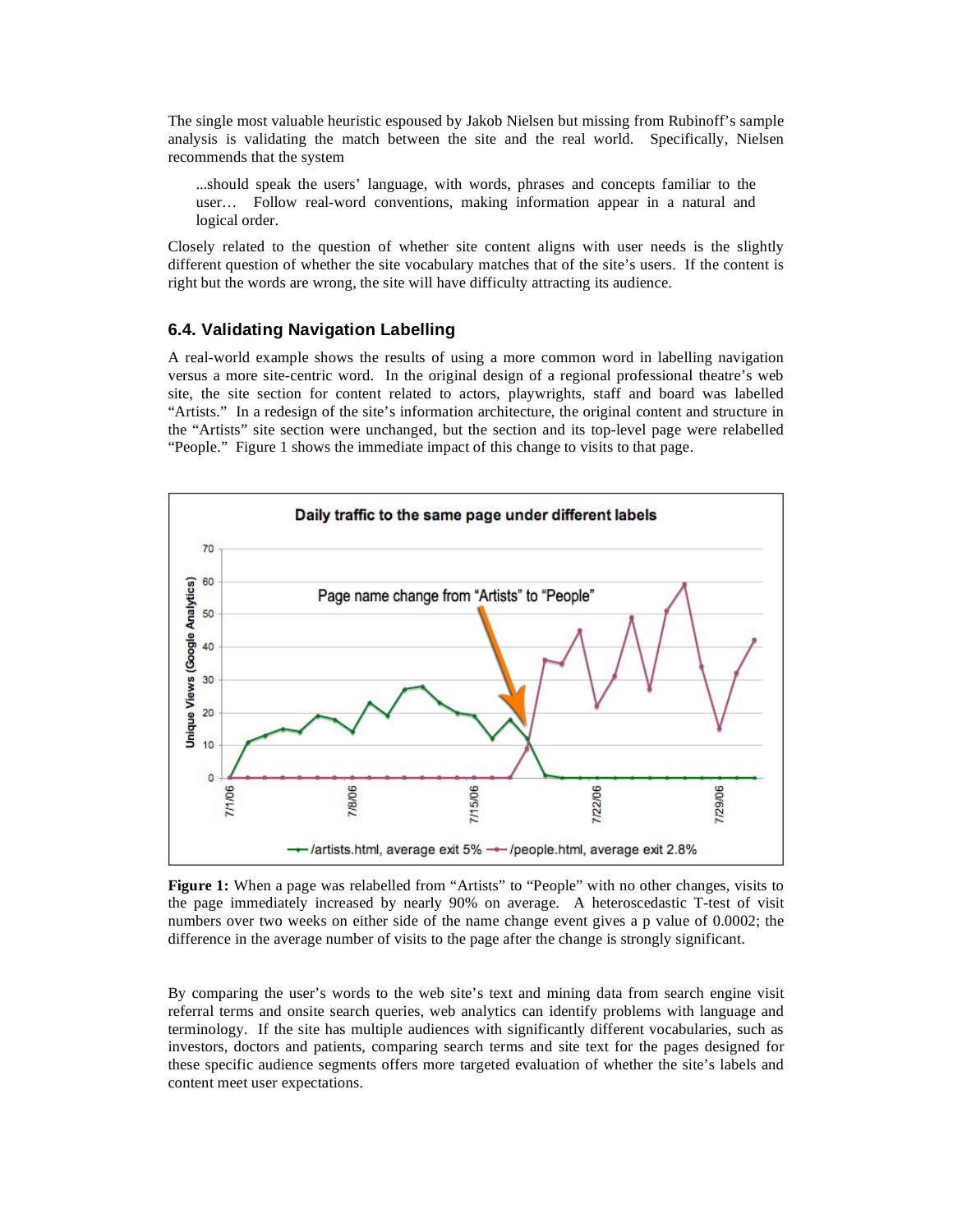The same search term analysis can also provide insight into what users expected to find on the site but did not, identifying business opportunities or gaps in search indexing (Rosenfeld & Morville, 2002). For this reason, null results deserve a more thorough analysis than is typically afforded, but at minimum, the frequency of null search results should be monitored for anomalies, in keeping with general error handling analysis.

# **7. CONCLUSION**

Web analytic user data can best serve as verification for information architecture heuristics when the analyst and information architect are evaluating the same qualities of a web site, even when the available methods may reflect only a few facets of a complex heuristic concept or user experience audit statement. Web analytic data comes with several disclaimers, primarily that the data is never complete or wholly accurate, and cannot be, due to limitations of technology.

These measurement challenges become increasingly important with the growing need to prove ROI for investments in online presence; in response to demand, improvements in technology, tracking and analysis are regularly introduced to the market (Chatham, 2004; Elliott & Scevak, 2004; Peterson, 2005c). While accuracy improves reliability, accuracy and reliability are significantly different qualities: uniformly inaccurate data often provides reliable intelligence. Despite the challenges to the accuracy of web traffic measurement, reliable metrics can still inform decision-making and provide solid insights to improving the design of the user experience.

An information architect's heuristic evaluation of the user experience is often subjective and gains value with a fact-based understanding of the actual user experience. User testing and web analytic data are currently the only ways to verify the heuristic assumptions upon which a web site is redesigned. Access to web analytic data during the earliest phases of a web site redesign process informs the site's architecture from the very beginning, ideally allowing for a shorter engagement and resulting in a design that significantly improves the site's usability for its primary audiences' needs. In the larger picture, including measurement in site design helps prove the ROI of intangible investments in web presence.

## **8. ACKNOWLEDGEMENTS**

The author thanks Dan Klyn, Dana Walker, Mary Jane Northrop, Sarah Naasko, and Chris Farnum for their assistance in the iterative development of this paper.

## **REFERENCES**

- Beyer, H., & Holtzblatt, K. (1998). *Contextual design: defining customer-centered systems*. San Francisco, Calif.: Morgan Kaufmann Publishers.
- Buytendijk, F., & Janowski, W. (2001). *Web Metrics: Nuggets of Gold Under a Mountain of Data*. Gartner, Inc.
- Chatham, B. (2004). *Web Analytics Market: Continued Growth In 2005*. Cambridge, MA: Forrester Research, Inc.
- Chatham, B. (2005a). *Integrated User Profiles Boost Web Analytics*. Cambridge, MA: Forrester Research, Inc.
- Chatham, B. (2005b). *Web Analytics Cookies: Perception Versus Reality*. Cambridge, MA: Forrester Research, Inc.
- Chatham, B. (2005c). *Web Analytics Data: The Truth Is Out There*. Cambridge, MA: Forrester Research, Inc.
- Elliott, N., & Scevak, N. (2004). *Online Advertising Through 2009: Pricing Growth Drives A Balanced Market.* (pp. 1-12).
- Farnum, C. (2005). *RE: If you could have any metrics you wanted...* Private email communication with A. Wiggins. Ann Arbor, MI.